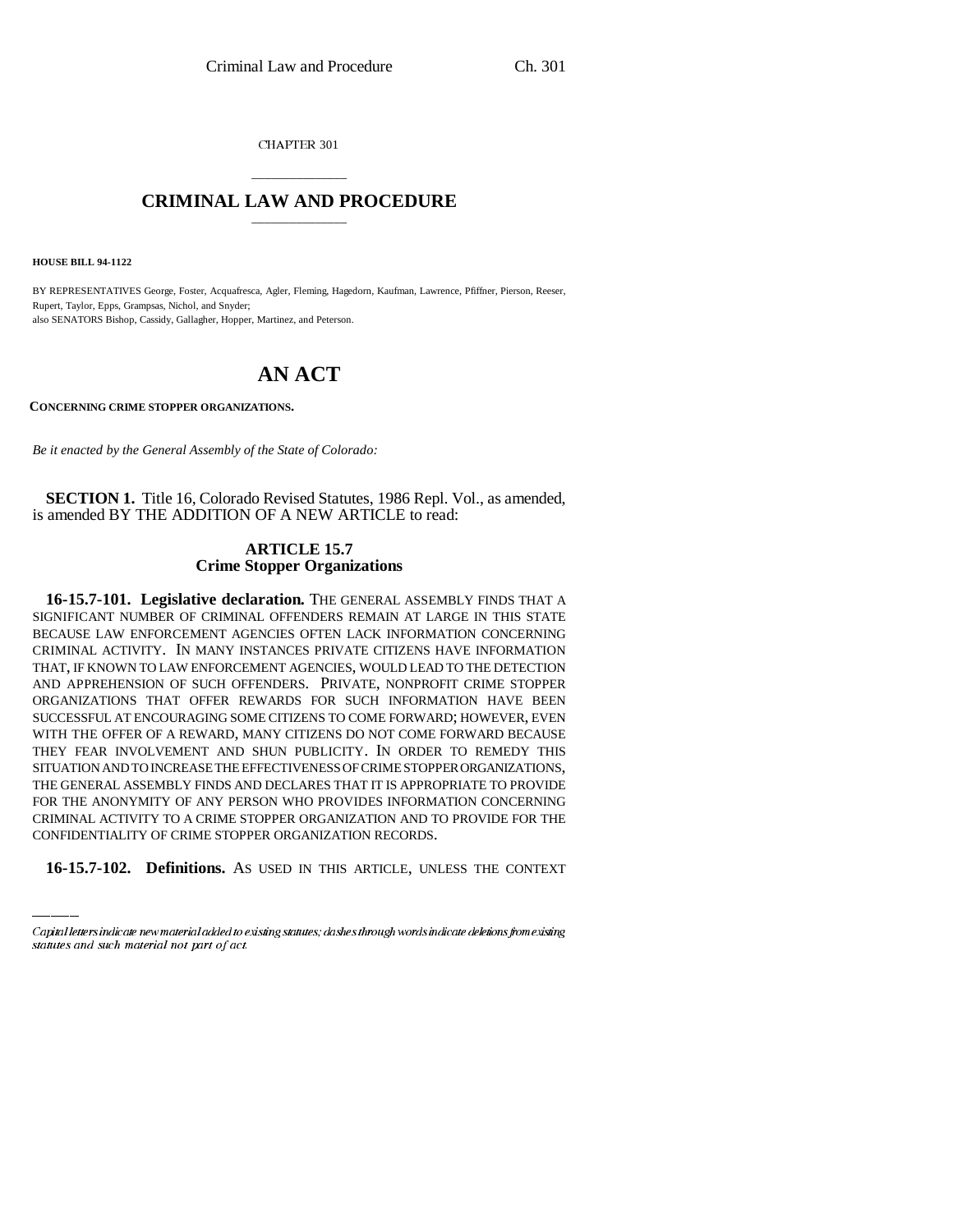OTHERWISE REQUIRES:

(1) "CRIME STOPPER ORGANIZATION" MEANS A PRIVATE, NONPROFIT ORGANIZATION:

(a) WHOSE PRIMARY PURPOSES ARE TO ACCEPT DONATIONS FOR THE PAYMENT OF REWARDS TO PERSONS WHO PROVIDE INFORMATION CONCERNING CRIMINAL ACTIVITY AND TO FORWARD SUCH INFORMATION TO APPROPRIATE LAW ENFORCEMENT AGENCIES;

(b) IS INCORPORATED PURSUANT TO THE PROVISIONS OF ARTICLES 20 TO 29 OF TITLE 7, C.R.S.;

(c) IS HELD TO BE TAX EXEMPT BY THE UNITED STATES INTERNAL REVENUE SERVICE; AND

(d) HAS COMPLIED WITH THE REQUIREMENTS OF SECTION 16-15.7-103.

**16-15.7-103. Requirements for articles of incorporation of crime stopper organizations.** (1) IN ADDITION TO ANY OTHER REQUIREMENTS FOR ARTICLES OF INCORPORATION IMPOSED BY ARTICLES 20 TO 29 OF TITLE 7,C.R.S., THE ARTICLES OF INCORPORATION FOR ANY CRIME STOPPER ORGANIZATION THAT ELECTS TO AVAIL ITSELF OF THE CONFIDENTIALITY PROVISIONS OF THIS ARTICLE SHALL PROVIDE THAT THE ORGANIZATION SHALL:

(a) ESTABLISH A METHOD TO ENSURE THAT THE IDENTITY OF ANY PERSON WHO PROVIDES INFORMATION CONCERNING CRIMINAL ACTIVITY TO THE ORGANIZATION REMAINS UNKNOWN TO ALL PERSONS AND ENTITIES, INCLUDING OFFICERS AND EMPLOYEES OF THE ORGANIZATION;

(b) ESTABLISH A METHOD TO ENSURE THAT IF THE IDENTITY OF ANY PERSON WHO PROVIDES INFORMATION BECOMES KNOWN TO THE CRIME STOPPER ORGANIZATION, WHETHER THROUGH VOLUNTARY DISCLOSURE OR BY ANY OTHER MEANS, SUCH IDENTITY IS NOT FURTHER DISCLOSED;

(c) ASSIST LAW ENFORCEMENT AGENCIES IN THE DETECTION OF CRIME AND APPREHENSION OF CRIMINAL OFFENDERS BY PROMPTLY FORWARDING INFORMATION RECEIVED CONCERNING CRIMINAL ACTS TO SUCH AGENCIES;

(d) FOSTER THE DETECTION OF CRIME AND ENCOURAGE CITIZENS TO REPORT INFORMATION ABOUT CRIMINAL ACTIVITY; AND

(e) ENCOURAGE NEWS AND OTHER MEDIA TO PROMOTE LOCAL CRIME STOPPER ORGANIZATIONS BY INFORMING THE PUBLIC OF THE FUNCTIONS AND BENEFITS OF THE ORGANIZATION.

**16-15.7-104. In camera review - confidentiality - records and information criminal penalty.** (1) (a) A CRIME STOPPER ORGANIZATION MAY NOT BE COMPELLED TO PRODUCE RECORDS CONCERNING A REPORT OF CRIMINAL ACTIVITY BEFORE A COURT OR OTHER TRIBUNAL EXCEPT ON THE MOTION OF A CRIMINAL DEFENDANT TO THE COURT IN WHICH THE OFFENSE IS BEING TRIED THAT THE RECORDS OR REPORT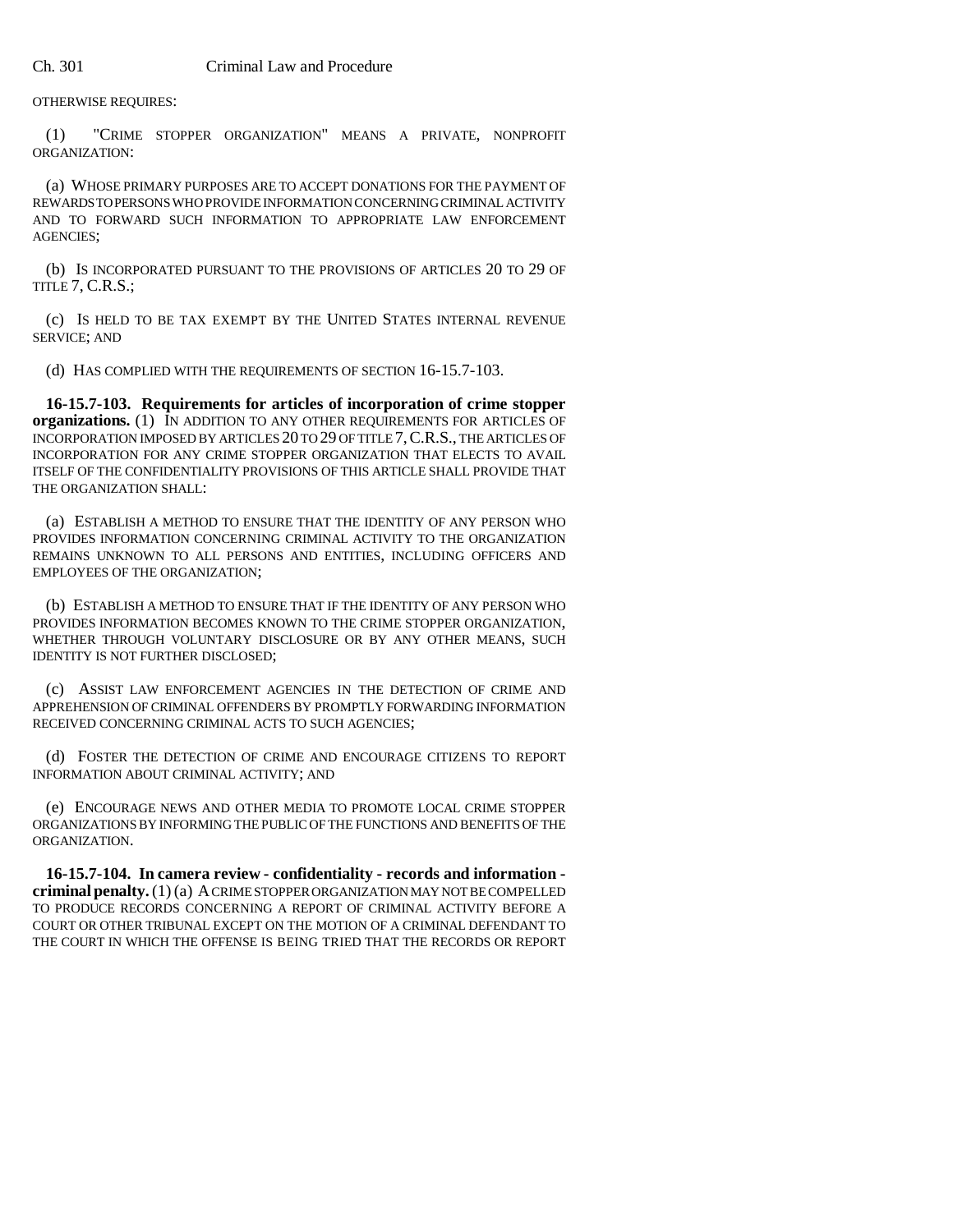CONTAIN IMPEACHMENT EVIDENCE OR EVIDENCE THAT IS EXCULPATORY TO THE DEFENDANT IN THE TRIAL OF THAT OFFENSE.

(b) ON MOTION OF A DEFENDANT PURSUANT TO PARAGRAPH (a), THE COURT MAY SUBPOENA THE RECORDS OR REPORT. THE COURT SHALL CONDUCT AN EX PARTE IN CAMERA INSPECTION OF MATERIALS PRODUCED UNDER SUBPOENA TO DETERMINE WHETHER THE MATERIALS CONTAIN IMPEACHMENT EVIDENCE OR EVIDENCE THAT IS EXCULPATORY TO THE DEFENDANT.

(c) IF THE COURT DETERMINES THAT THE MATERIALS PRODUCED CONTAIN IMPEACHMENT EVIDENCE OR EVIDENCE THAT IS EXCULPATORY TO THE DEFENDANT, THE COURT SHALL PRESENT THE EVIDENCE TO THE DEFENDANT. IN THE EVENT THE MATERIALS CONTAIN INFORMATION WHICH WOULD IDENTIFY THE PERSON WHO WAS THE SOURCE OF THE EVIDENCE, THE COURT SHALL ENSURE THAT SUCH IDENTITY IS NOT DISCLOSED, UNLESS THE STATE OR FEDERAL CONSTITUTION REQUIRES THE DISCLOSURE OF THAT PERSON'S IDENTITY. THE COURT SHALL EXECUTE AN AFFIDAVIT ACCOMPANYING THE DISCLOSED MATERIALS SWEARING THAT, IN THE OPINION OF THE COURT, THE MATERIALS DISCLOSED REPRESENT THE IMPEACHMENT OR EXCULPATORY EVIDENCE THE DEFENDANT IS ENTITLED TO RECEIVE UNDER THIS SECTION.

(d) THE COURT SHALL RETURN TO THE CRIME STOPPERS ORGANIZATION ALL MATERIALS PRODUCED UNDER THIS SUBSECTION (1) WHICH ARE NOT DISCLOSED TO THE DEFENDANT. THE CRIME STOPPERS ORGANIZATION SHALL RETAIN SUCH MATERIALS UNTIL THE CONCLUSION OF THE CRIMINAL TRIAL AND THE EXPIRATION OF THE TIME FOR ALL DIRECT APPEALS IN THE CASE.

(2) (a) RECORDS AND INFORMATION OF A CRIME STOPPER ORGANIZATION CONCERNING CRIMINAL ACTS ARE CONFIDENTIAL AND NO PERSON SHALL DISCLOSE SUCH RECORDS OR INFORMATION. A CRIME STOPPER ORGANIZATION SHALL ONLY BE COMPELLED TO PRODUCE SUCH RECORDS OR INFORMATION BEFORE A COURT OR OTHER TRIBUNAL PURSUANT TO COURT ORDER FOR AN IN CAMERA REVIEW. ANY SUCH REVIEW SHALL BE LIMITED TO AN INSPECTION OF RECORDS AND INFORMATION WHICH ARE RELEVANT TO THE SPECIFIC CASE PENDING BEFORE THE COURT.

(b) ANY PERSON WHO KNOWINGLY OR INTENTIONALLY DISCLOSES CONFIDENTIAL RECORDS OR INFORMATION IN VIOLATION OF THE PROVISIONS OF THIS SUBSECTION (2) COMMITS A CLASS 1 MISDEMEANOR AND SHALL BE PUNISHED AS PROVIDED IN SECTION 18-1-106, C.R.S. ANY CRIMINAL PROSECUTION BROUGHT PURSUANT TO THE PROVISIONS OF THIS SUBSECTION (2) SHALL BE BROUGHT WITHIN FIVE YEARS AFTER THE DATE THE VIOLATION OCCURRED.

**SECTION 2.** Part 1 of article 11 of title 16, Colorado Revised Statutes, 1986 Repl. Vol., as amended, is amended BY THE ADDITION OF A NEW SECTION to read:

**16-11-101.7. Repayment of crime stopper reward - crime stopper reward reimbursement fund - created.** (1) IN ADDITION TO ANY OTHER PENALTY AUTHORIZED BY LAW, AFTER A DEFENDANT HAS BEEN CONVICTED OF OR ENTERED A PLEA OF GUILTY OR NOLO CONTENDERE TO A FELONY OFFENSE, OR ENTERS INTO A PLEA BARGAIN AGREEMENT CONCERNING A FELONY OFFENSE WHICH IS REDUCED TO A MISDEMEANOR PURSUANT TO SUCH AGREEMENT, THE COURT MAY ORDER SUCH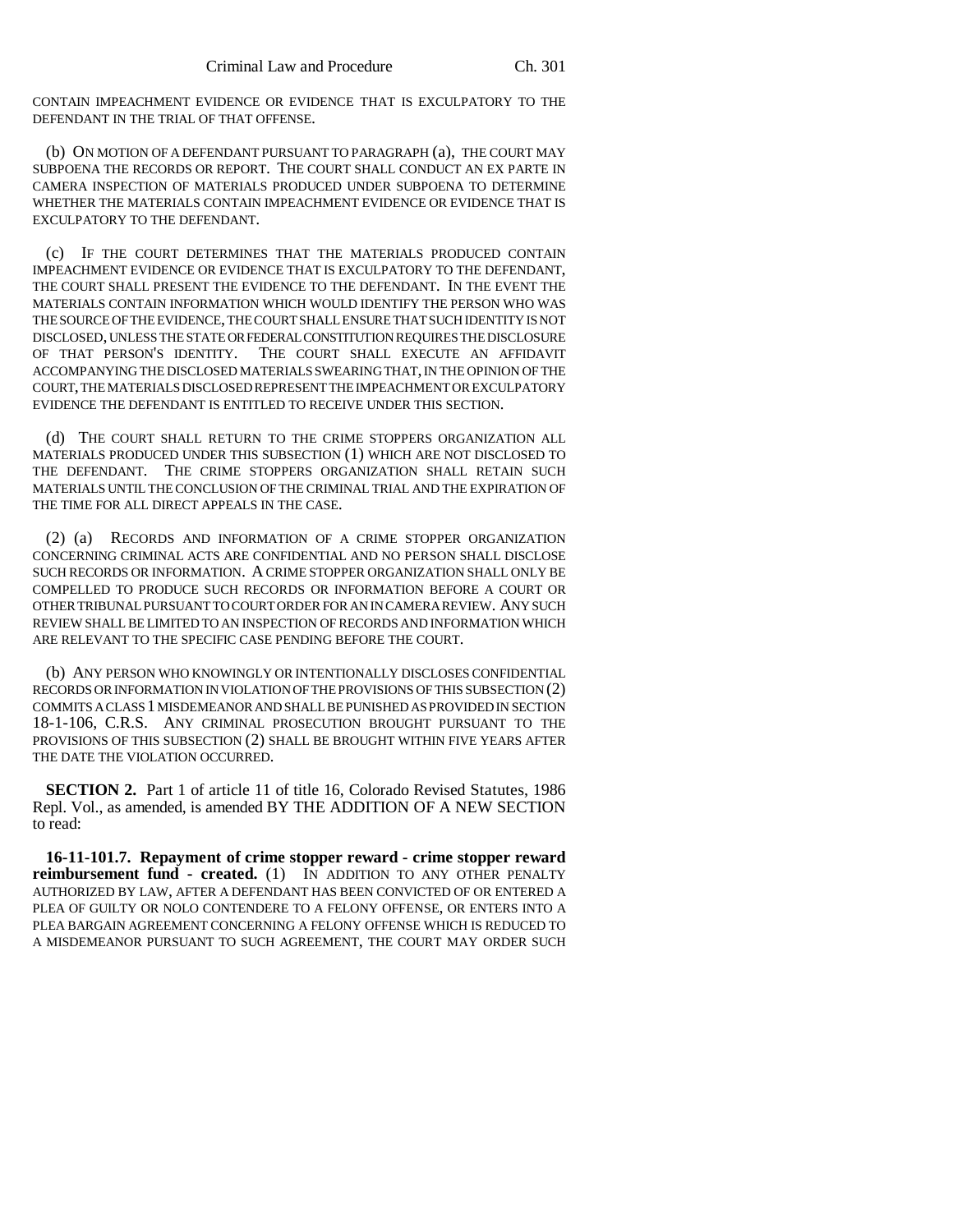## Ch. 301 Criminal Law and Procedure

DEFENDANT TO REPAY ALL OR PART OF ANY REWARD PAID BY A CRIME STOPPER ORGANIZATION THAT LED TO THE DEFENDANT'S ARREST AND CONVICTION. THE AMOUNT OF SUCH REPAYMENT MAY NOT EXCEED THE ACTUAL REWARD PAID BY ANY CRIME STOPPER ORGANIZATION AND SHALL BE USED SOLELY FOR PAYING REWARDS.

(2) (a) UPON AN ORDER TO REPAY ALL OR PART OF A CRIME STOPPER REWARD, THE COURT SHALL ASSESS SUCH REPAYMENT AGAINST THE DEFENDANT IN THE SAME MANNER AS OTHER COSTS OF PROSECUTION ARE ASSESSED AGAINST A DEFENDANT. THE COURT SHALL ORDER THE DEFENDANT TO:

(I) PAY THE ENTIRE AMOUNT WHEN SENTENCE IS PRONOUNCED; OR

(II) PAY THE ENTIRE AMOUNT ON SUCH LATER DATE AS MAY BE SPECIFIED BY THE COURT.

(b) ANY ORDER FOR THE REPAYMENT OF ALL OR PART OF A CRIME STOPPER REWARD SHALL BE PRIORITIZED IN ACCORDANCE WITH THE PROVISIONS OF SECTION 16-11-204 (2.5).

(3) ALL MONEYS COLLECTED BY THE COURT PURSUANT TO THIS SECTION, TOGETHER WITH TRANSMITTAL INFORMATION WHICH INCLUDES THE COURT'S DOCKET NUMBER, THE DEFENDANT'S NAME, AND THE CRIME STOPPER ORGANIZATION WHICH IS DESIGNATED TO RECEIVE THE REPAYMENT OF REWARD, SHALL BE PROMPTLY FORWARDED TO THE DIVISION OF CRIMINAL JUSTICE CREATED BY SECTION 24-33.5-502, C.R.S. UPON RECEIPT, THE DIVISION OF CRIMINAL JUSTICE SHALL PROMPTLY TRANSMIT THE MONEYS TO THE STATE TREASURER WHO SHALL DEPOSIT THEM IN THE CRIME STOPPER REWARD REIMBURSEMENT FUND WHICH IS HEREBY CREATED. MONEYS IN THE FUND SHALL BE CONTINUOUSLY APPROPRIATED TO THE DIVISION OF CRIMINAL JUSTICE FOR THE PURPOSES OF THIS SECTION. THE DISBURSEMENT OF ANY SUCH MONEYS TO THE DESIGNATED CRIME STOPPER ORGANIZATION SHALL BE MADE BY THE DIVISION OF CRIMINAL JUSTICE WITHIN THIRTY DAYS AFTER THE DATE OF DEPOSIT IN THE CRIME STOPPER REWARD REIMBURSEMENT FUND.

(4) AS USED IN THIS SECTION, "CRIME STOPPER ORGANIZATION" HAS THE SAME MEANING AS PROVIDED IN 16-15.7-102 (1).

**SECTION 3.** 16-11-204 (2), Colorado Revised Statutes, 1986 Repl. Vol., as amended, is amended BY THE ADDITION OF A NEW PARAGRAPH to read:

**16-11-204. Conditions of probation.** (2) When granting probation, the court may, as a condition of probation, require that the defendant:

(e.6) REPAY ALL OR PART OF ANY REWARD PAID BY A CRIME STOPPER ORGANIZATION THAT LED TO THE DEFENDANT'S ARREST AND CONVICTION IN ACCORDANCE WITH ARTICLE 15.7 OF THIS TITLE;

**SECTION 4.** 16-11-204 (2.5), Colorado Revised Statutes, 1986 Repl. Vol., as amended, is amended to read:

(2.5) The order of priority for any payments required of a defendant pursuant to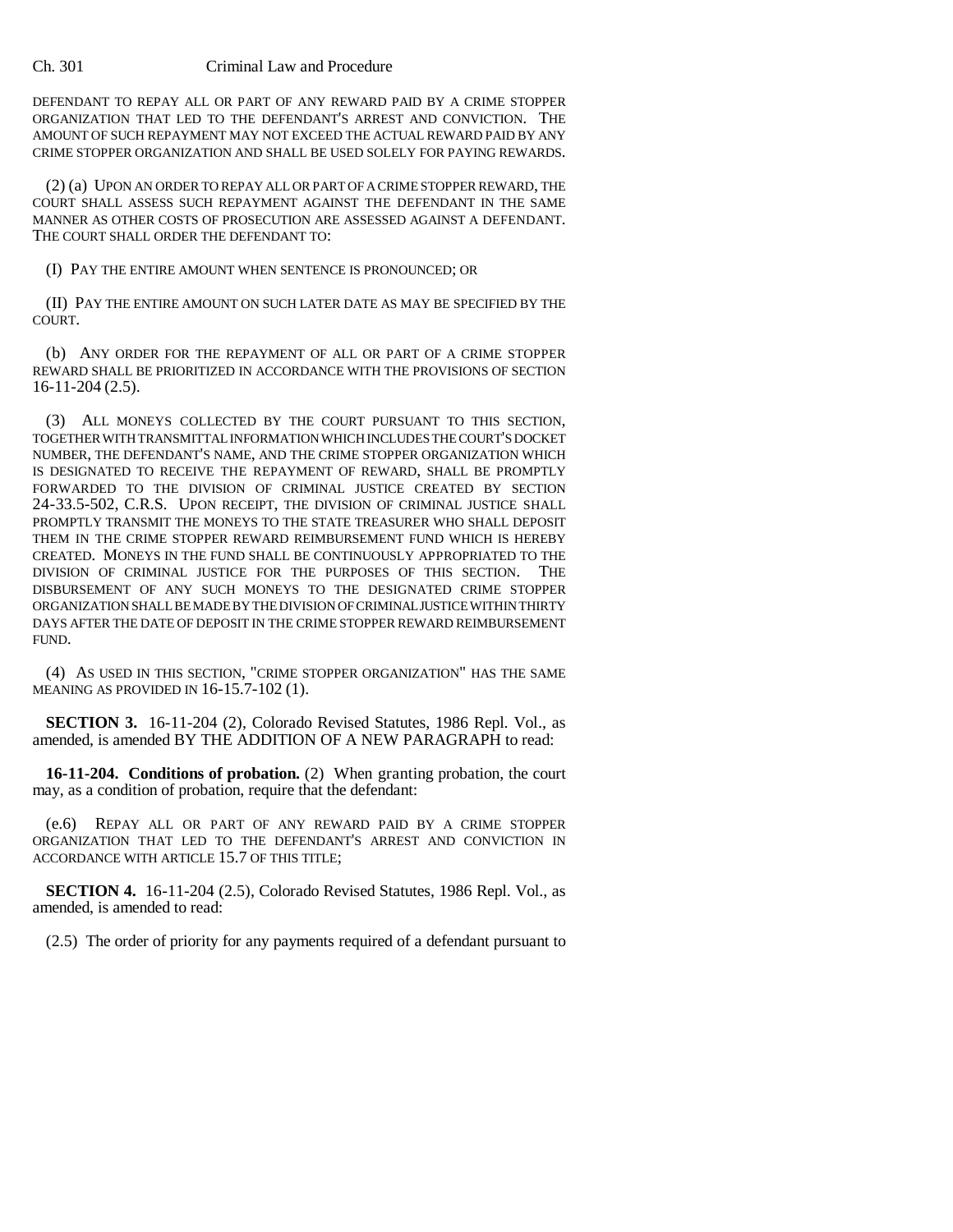paragraph (d), (e),  $\sigma$  (e.5), OR (e.6) of subsection (2) of this section shall be as follows: Restitution or reparation, support of dependents and meeting other family responsibilities, including payment of a current child support order, child support arrearage, or child support debt order, OR SPOUSAL MAINTENANCE, costs of court proceedings or costs of supervision of probation, and any fines or fees imposed by a court, AND REPAYMENT OF ALL OR PART OF ANY REWARD PAID BY A CRIME STOPPER ORGANIZATION THAT LED TO THE DEFENDANT'S ARREST AND CONVICTION.

**SECTION 5.** Part 2 of article 11 of title 16, Colorado Revised Statutes, 1986 Repl. Vol., as amended, is amended BY THE ADDITION OF A NEW SECTION to read:

**16-11-204.6. Repayment of crime stopper reward as a condition of probation.** (1) AS A CONDITION OF EVERY SENTENCE TO PROBATION WHERE INFORMATION RECEIVED THROUGH A CRIME STOPPER ORGANIZATION LED TO THE ARREST AND FELONY CONVICTION OF A DEFENDANT, THE COURT MAY REQUIRE SUCH DEFENDANT, AS A CONDITION OF PROBATION, TO REPAY ALL OR PART OF ANY REWARD PAID BY SUCH ORGANIZATION. THE AMOUNT OF SUCH REPAYMENT SHALL NOT EXCEED THE ACTUAL REWARD PAID BY ANY CRIME STOPPER ORGANIZATION AND SHALL BE USED SOLELY FOR PAYING REWARDS. THE COURT SHALL FIX THE MANNER AND TIME OF REPAYMENT.

(2) IN THE EVENT THE DEFENDANT FAILS TO REPAY THE CRIME STOPPER REWARD IN ACCORDANCE WITH AN ORDER OF THE COURT, THE DEFENDANT SHALL BE RETURNED TO THE SENTENCING COURT AND THE COURT, UPON PROOF OF FAILURE TO PAY, MAY:

(a) MODIFY THE AMOUNT OF THE REPAYMENT;

(b) EXTEND THE PERIOD OF PROBATION;

(c) ORDER THE DEFENDANT COMMITTED TO JAIL WITH WORK RELEASE PRIVILEGES; OR

(d) REVOKE PROBATION AND IMPOSE THE SENTENCE OTHERWISE REQUIRED BY LAW.

(3) WHEN, AS A RESULT OF A PLEA BARGAIN AGREEMENT, A DEFENDANT IS ORDERED TO REPAY A REWARD PURSUANT TO SUBSECTION (1) OF THIS SECTION, THE DEPARTMENT OR AGENCY SUPERVISING THE COLLECTION OF SUCH REPAYMENT MAY ASSESS A CHARGE OF FIFTEEN DOLLARS TO THE DEFENDANT FOR COLLECTION OF EACH BAD CHECK OR EACH BAD CHECK RECEIVED AS A REPAYMENT.

(4) ANY ORDER FOR THE REPAYMENT OF ALL OR PART OF A CRIME STOPPER REWARD AS A CONDITION OF PROBATION SHALL BE PRIORITIZED IN ACCORDANCE WITH SECTION 16-11-204 (2.5).

(5) AS USED IN THIS SECTION, UNLESS THE CONTEXT OTHERWISE REQUIRES:

(a) "BAD CHECK" HAS THE SAME MEANING PROVIDED IN SECTION 16-11-204.5 (3).